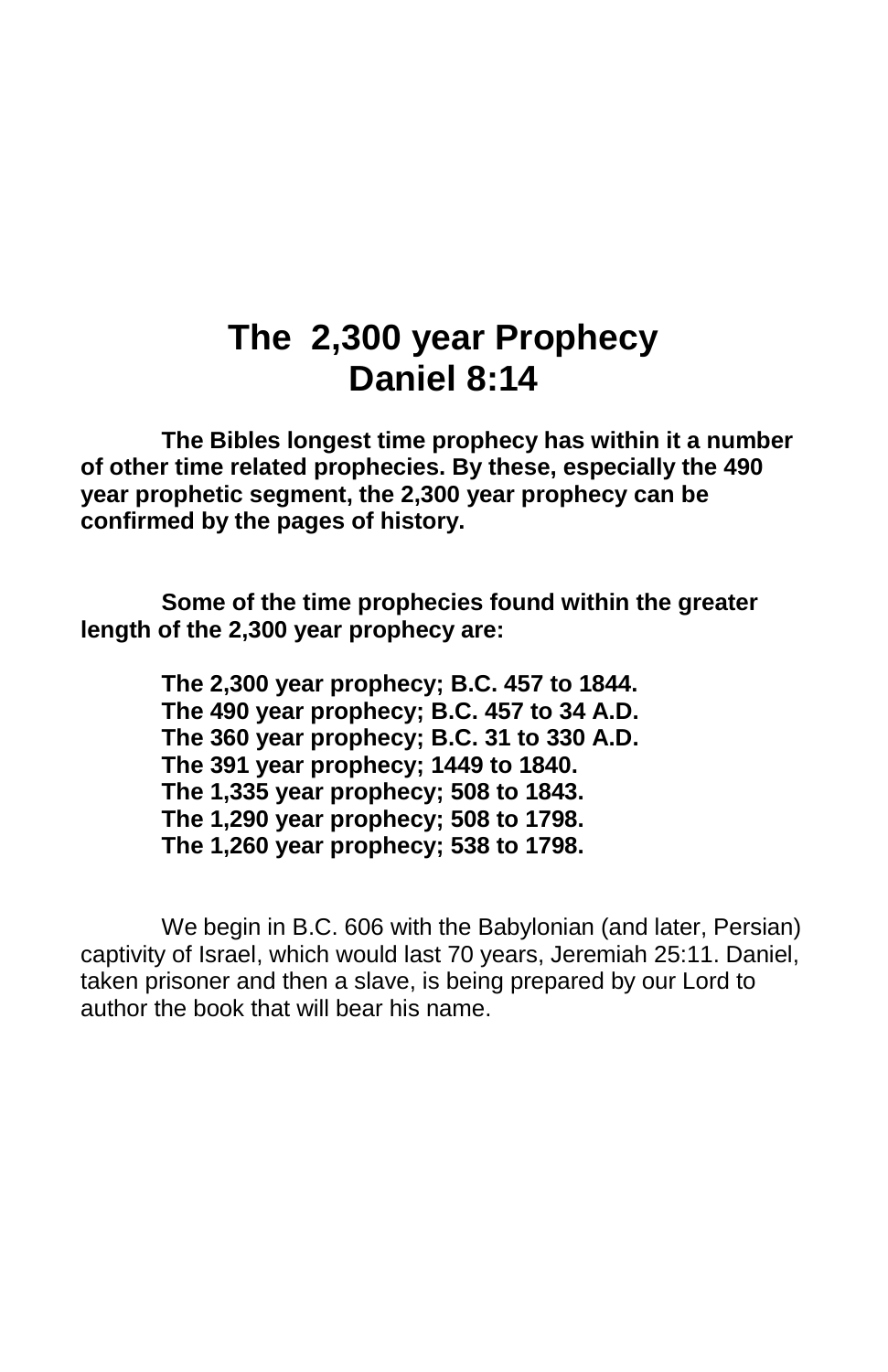## **B.C. 457 to 34 A.D.**

**490 years (70 weeks)** to the final rejection of the gospel by Israel, Daniel 9:24.

> **483** years to the Messiah's Baptism (**69 weeks**) in 27 A.D. **The Last Seven years**

3.5 years for Christ's Ministry; beginning with His baptism and ending with His crucifixion in 31 A.D. (a half week); followed by another 3.5 years of grace. The last seven years then terminate with the martyrdom of Stephen in **34 A.D.**

## **1,810 years remain to the** "**Cleansing of the Sanctuary**" **and the termination of the 2,300 years on October 22, 1844**



**B.C. 457 Begin** the **'2,300 year' prophecy,** by decree to restore the Temple, Daniel 8:14, 9:25, Ezra 7:7.

**B.C. 31 Begin** the **'360 year'** prophecy. Under Rome's **2 nd head**, 'Consular' it became a world power, Daniel 11:24.

**[A.D. 330 End** the **'360 year'** prophecy, under Rome's **6 th head**, 'Imperial', when Rome lost its world power status.]

**27 A.D.** Baptism of Christ, Acts 10:37-38.

**31 A.D.** Crucifixion of Christ, Matthew 27:32-56.

**34 A.D. End** the 490 year prophecy, Stephen martyred, Acts 7:54-60. **476. Begin** the **7 th head** of Rome, the 'Exarchate of Ravenna'. The **6 th head**, 'Imperial' had fallen; "seven heads/kings", Rev. 17:8. **496. Begin** King Clovis of the Franks (later France) becomes the civil arm of the papacy enforcing its political interests and will. France would continue to be the civil arm of the papacy throughout the 'dark ages'.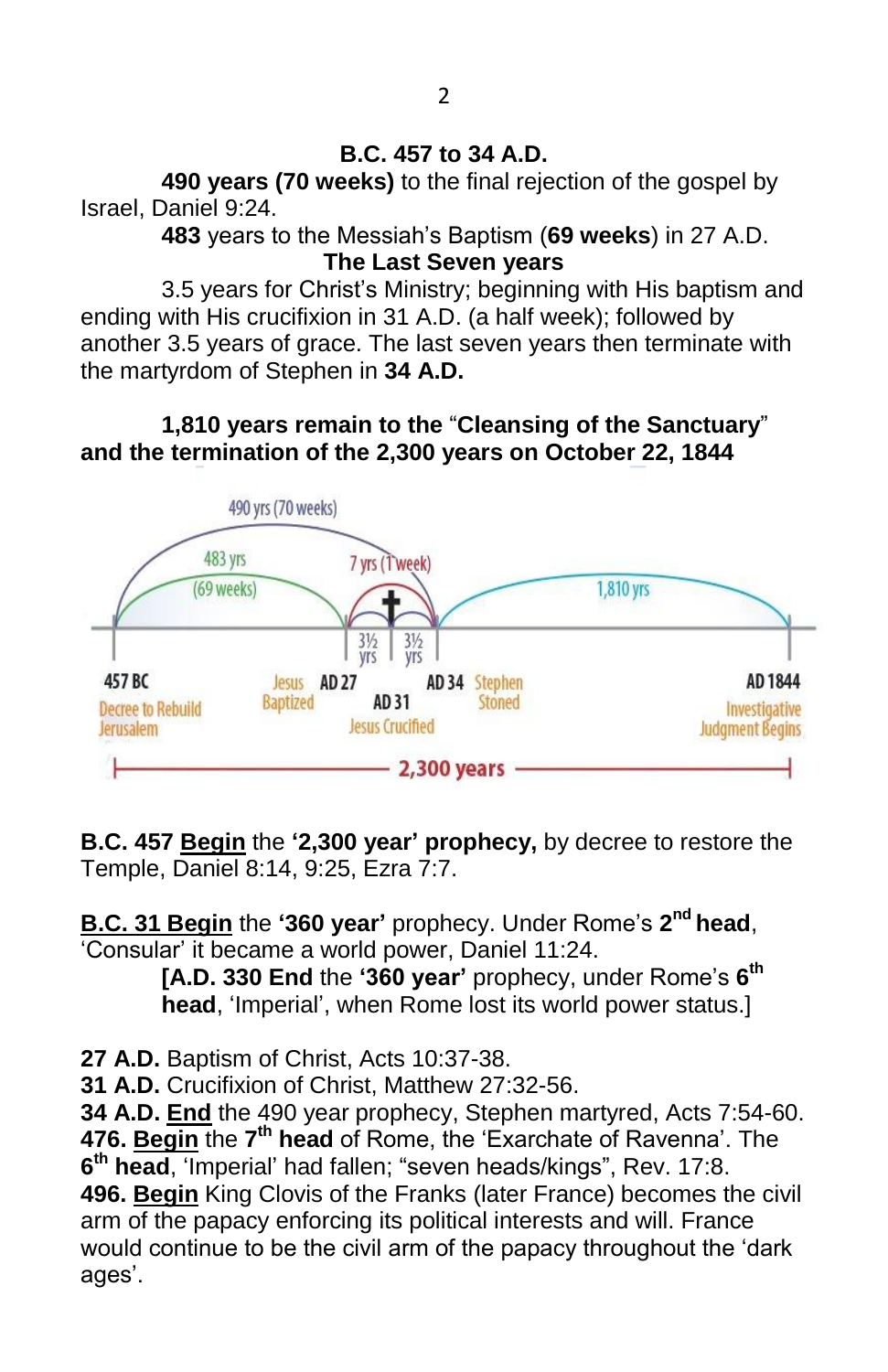**508. Begin** the '**1,290 year'** and **'1,335 year'** prophecies, Daniel 12:11-12. The Papal power is setup by King Clovis, of the 'Franks'. Justinian, the Eastern (Turkey) Roman Emperor, joins this alliance of civil and religious power. The 1,335 year prophecy terminates in 1843.

**538. Begin** the '**1,260 year'** prophecy, Daniel 7:25. The Papacy gains all power as the '**8 th head**' of Rome, severe persecution, enforced by France, follows with the "dark ages". The **8 th head** came from all the best aspects of the seven heads before it. The papacy is in fact the  $8<sup>th</sup>$  head, though it is often mistaken for the 7<sup>th</sup>.

**800. Begin** King of the Franks, Charlemagne (the Father of Europe) establishes the 'Holy Roman Empire' and becomes Emperor of same.

**1449. Begin** the '**391 year'** prophecy of Rev. 9:14-15.

**1840.** End the '391 year prophecy', and the 2<sup>nd</sup> Woe under the 6<sup>th</sup> Trumpet. This remarkable fulfillment of prophecy results in great power for the first and second Angels Messages, Rev.14:7-8.

**1793. Begin** the French Revolution; causes the Papacy to lose much of its power and lands, persecution ends. See Matt. 24:21-22 and Daniel 12:11; the 1,260 years of persecution noted in verse 21, were to be "shortened" in verse 22.

**1798. Begin**, the 'time of the end', the 'deadly wound', the 'little Book' of Daniel opened. **Daniel 11:40** (the "*time of the end*") **to 43** is fulfilled first by Napoleon ("*the king*" of Daniel 11:36) invading Egypt, the king of the south, who "*pushes back*". The king of the north, allied with England and it's "*many ships*" then come against Napoleon in support of Egypt; driving him back to France in 1799.

**1801. Begin** 'deadly wound', 'healed/healing' by the "*Concordat of 1801*" when Napoleon re-establishes a Pope. The "beast" and it's "image" will be fully healed only when its power to condemn "heretics" to death is restored by order of a 'death decree', Rev. 13:15.

**1831. Begin** William Miller and the Advent Movement. Rev. 10:1-7 speaks of this time as the "Seven Thunders" (1831 to 1844).